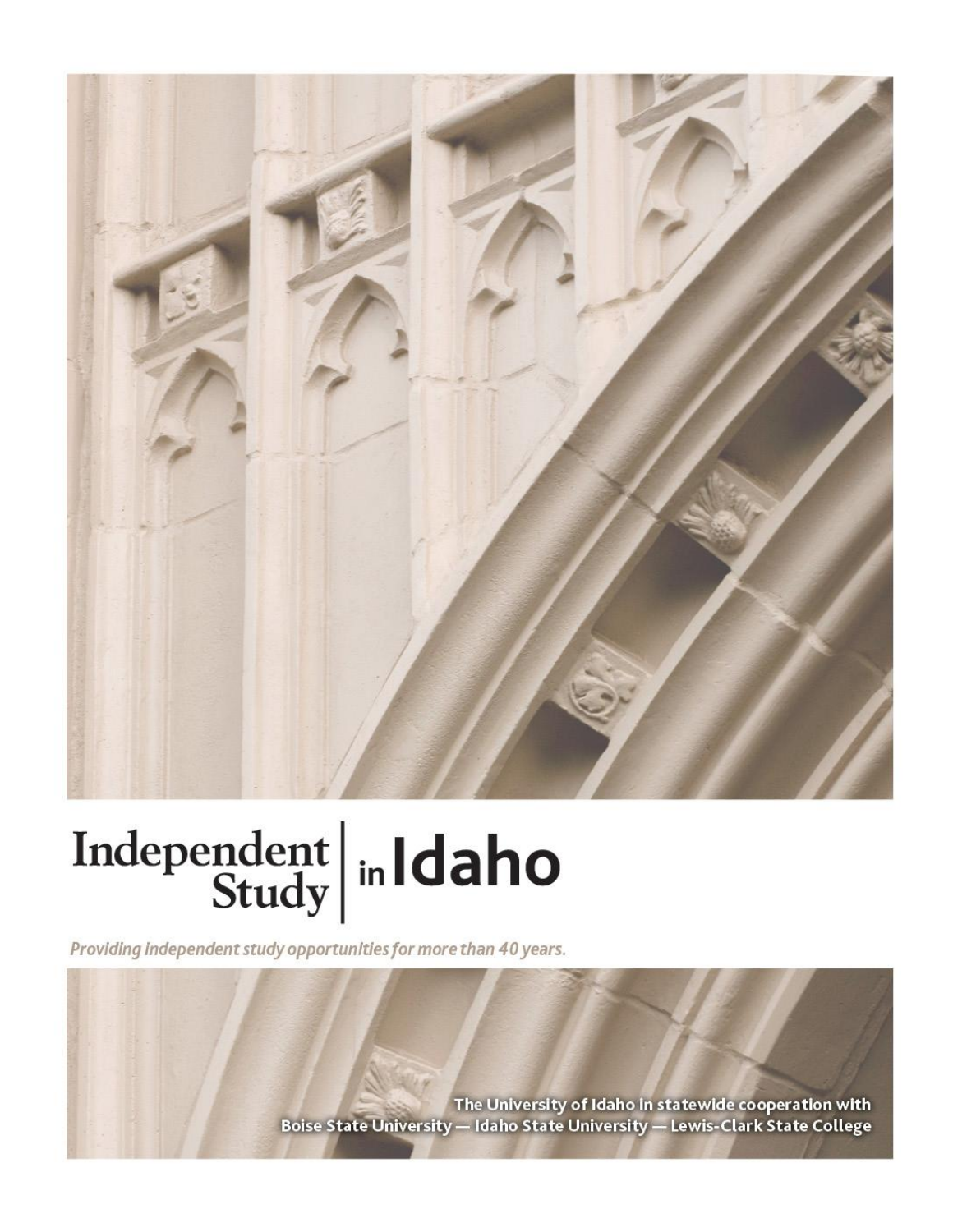## **Course Guide**

Independent  $\left|\frac{\text{independent}}{\text{Study}}\right|$  in **Idaho** 

*Self-paced study. Anytime. Anywhere!*

#### **Sociology 101 Introduction to Sociology**

University of Idaho 3 Semester-Hour Credits

**Prepared by:** Shawna Huggins, M.A. Instructor University of Idaho

RV: 3/2021 6-Soc 101 Copyright Independent Study in Idaho/Idaho State Board of Education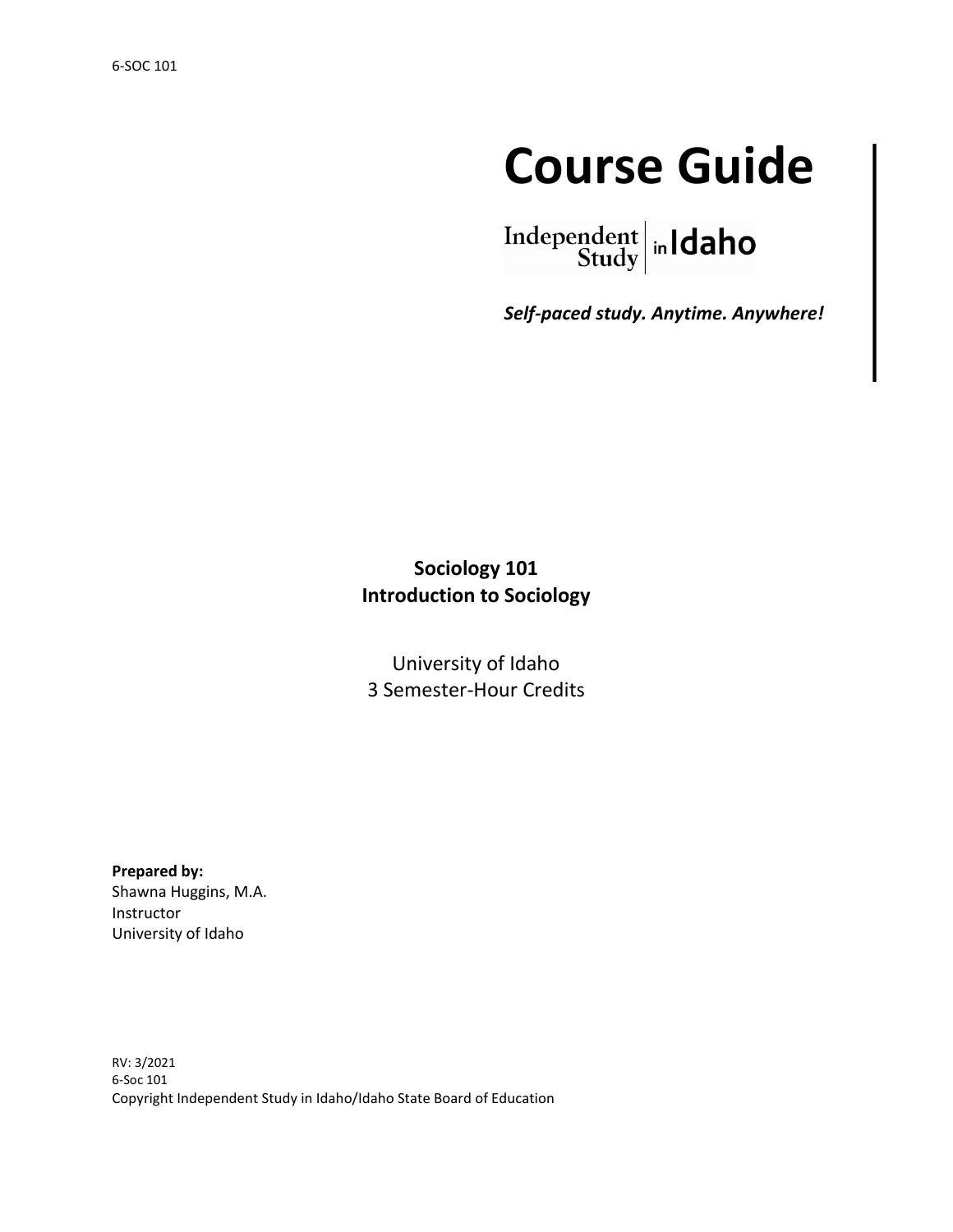### **Table of Contents**

| Lesson | 1:  |  |  |  |  |  |  |
|--------|-----|--|--|--|--|--|--|
| Lesson | 2:  |  |  |  |  |  |  |
| Lesson | 3:  |  |  |  |  |  |  |
| Lesson | 4:  |  |  |  |  |  |  |
|        |     |  |  |  |  |  |  |
| Lesson | 5:  |  |  |  |  |  |  |
| Lesson | 6:  |  |  |  |  |  |  |
| Lesson | 7:  |  |  |  |  |  |  |
| Lesson | 8:  |  |  |  |  |  |  |
|        |     |  |  |  |  |  |  |
| Lesson | 9:  |  |  |  |  |  |  |
| Lesson | 10: |  |  |  |  |  |  |
| Lesson | 11: |  |  |  |  |  |  |
| Lesson | 12: |  |  |  |  |  |  |
|        |     |  |  |  |  |  |  |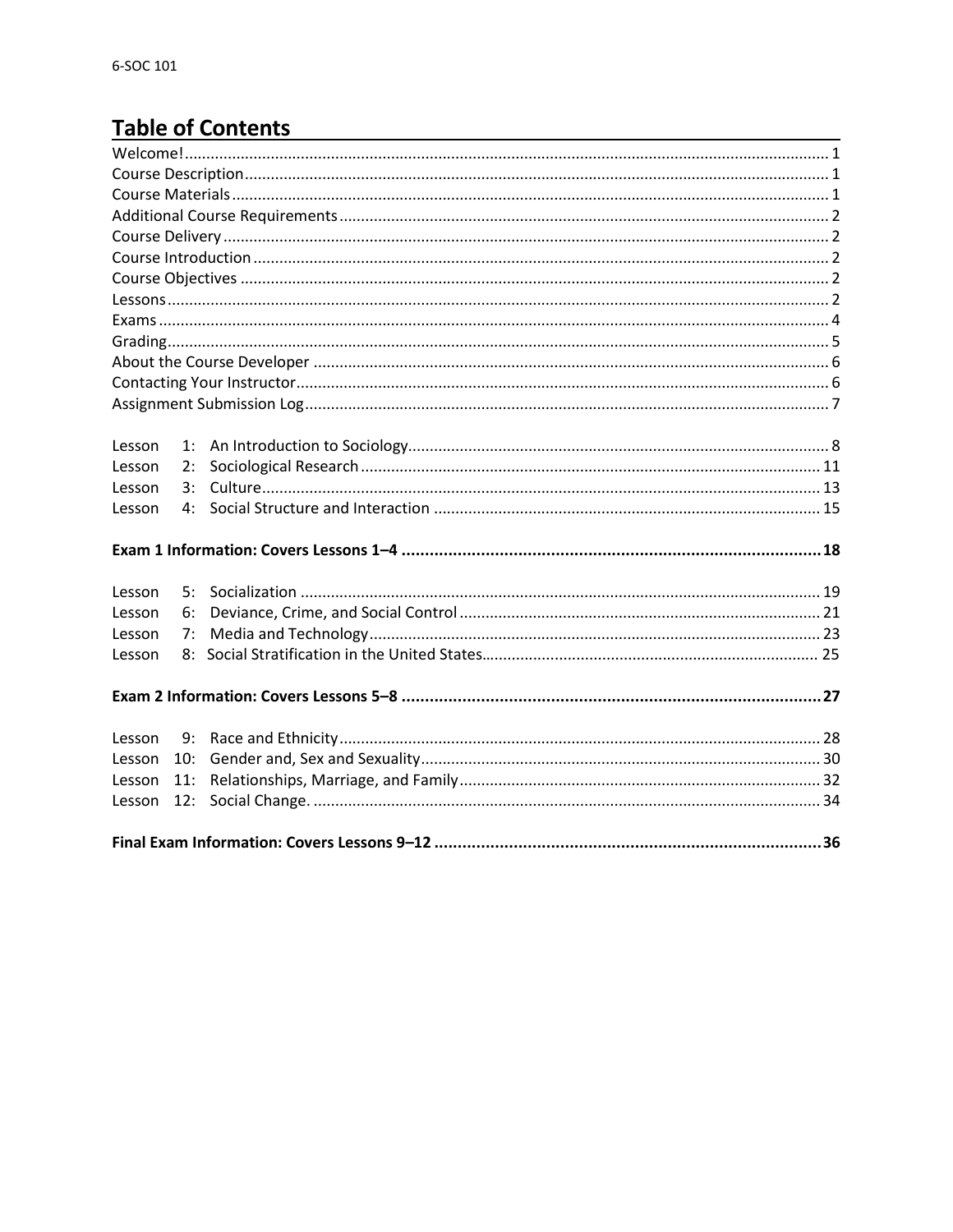#### **Soc 101: Introduction to Sociology 3 Semester-Hour Credits: U of I**

#### **Welcome!**

Whether you are a new or returning student, welcome to the Independent Study in Idaho (ISI) program. Below, you will find information pertinent to your course, including the course description, course materials, course objectives, and information about lessons, exams, and grading.

#### **Policies and Procedures \_\_\_\_\_\_\_\_\_\_\_\_\_\_\_\_\_\_\_\_\_\_\_\_\_\_\_\_\_\_\_\_\_\_\_\_\_\_\_\_\_\_\_\_\_\_**

Refer to the ISI website at **www.uidaho.edu/isi** and select *Students* for the most current policies and procedures, including information on setting up accounts, student confidentiality, exams, transcripts, course exchanges, refunds, academic integrity, library resources, and disability support and other services.

#### **Course Description**

Soc 101: Introduction to Sociology (3 U of I)

Basic theories, concepts, and processes involved in the scientific study of society; includes socialization, culture, sociological research, social class, family, religion, deviance, gender, race, and social class. U-Idaho students: May be used as core credit in J-3-d.

*Required: 12 graded lessons, 3 graded exams*

*Recommended: Internet access*

#### **Course Materials**

#### **Required Course Materials**

• Conerly, T. R. C. R., Holmes, K., & Lal Tomang, A. (2021). *Introduction to Sociology 3e*. Houston, Texas: OpenStax.

#### **eBook (access online or download and print for FREE)**

1. Access for free a[t https://openstax.org/books/introduction-sociology-3e/pages/1](https://openstax.org/books/introduction-sociology-3e/pages/1-introduction)  introduction Digital: ISBN-13: 978-1951693367

#### **To buy a soft or hardcover:**

- Hardcover ISBN for OpenStax Introduction to Sociology 3e is **978-1711493985**
- Softcover ISBN **978-1711493978**
- You may download a pdf of the textbook and print out the required chapters at home.
- Order hardcover/softcover copies on Amazon.com **or** directly from

XanEdu: email: [Textbookorders@xanedu.com](mailto:Textbookorders@xanedu.com) or call: (800) 218-5971, then dial 5 on the main menu.

#### **Suggested Course Materials**

- Wiesel, Elie. (1958). Night. New York: Hill and Wang. ISBN 978-0374500016
- A computer with Internet access

#### **Course Delivery**

This course is available online and in print. An electronic course guide is accessible through Blackboard at no additional cost. Refer to your *Registration Confirmation Letter* for instructions on how to access the electronic version through Blackboard. A printed course guide maybe purchased from the University of Idaho Bookstore.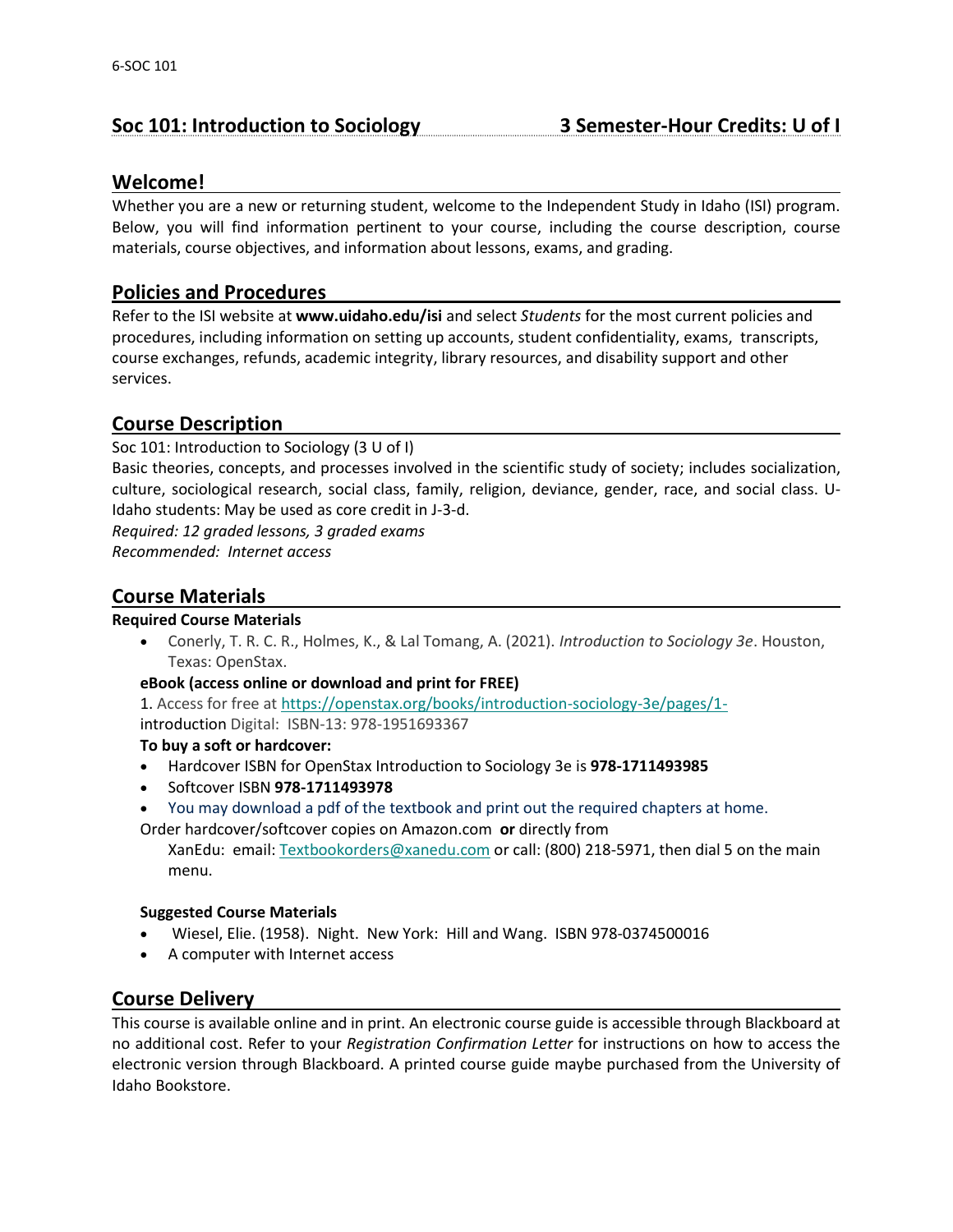#### **Course Introduction**

Welcome to Sociology 101, Introduction to Sociology. This is a three-credit survey and skills course consisting of twelve graded lessons and three exams. It is a survey course because you will become acquainted with the basic concepts used by sociologists to explain society and social interaction. It is a skills course because it will provide you with a unique perspective for understanding our social world and the skills to apply sociological principles to your own life.

In an era of rapid and pervasive social change, the acquisition of sociological skills is invaluable and empowering. Some of the topics covered in this course include culture, socialization, gender roles, family, deviance, race and ethnicity, and social class. As in most courses, you will be asked to read the textbook, write essays, and take exams. Please feel free to contact the instructor with any questions or concerns. Have fun and enjoy the course!

#### **Course Objectives**

- Explore sociology as a science and understand how it is used
- Distinguish between sociology and common sense
- Look at the world from a sociological perspective
- Survey the range of topics that interest sociologists
- Develop critical thinking skills
- Improve written communication skills by following the Guidelines for Written Assignments for this course
- Gain an appreciation for the variety and diversity of society

#### **Lessons**

#### **Overview**

Each lesson includes the following components:

- lesson objectives
- reading assignment I suggest you print out each assigned chapter as you go. Read, underline, take notes, mark up the chapter as you study.
- Section Quiz: self-study assignment use the MC and essay questions as a self-study for the exams
- important terms familiarize yourself with these so that you can discuss them on a lesson or exam
- lecture
- written assignment

#### *Study Hints:*

- Keep a copy of every assignment submitted.
- Complete all reading assignments.
- Set a schedule allowing for course completion one month before your personal deadline.
- Web pages and URL links in the World Wide Web are continuously changing. Contact your instructor if you find a broken Web page or URL
- I encourage you to complete the self-study Section Quiz at the end of each chapter before you draft your essays. Do not submit the Section Quiz to your instructor. It is not graded but provides information necessary for essays and exams.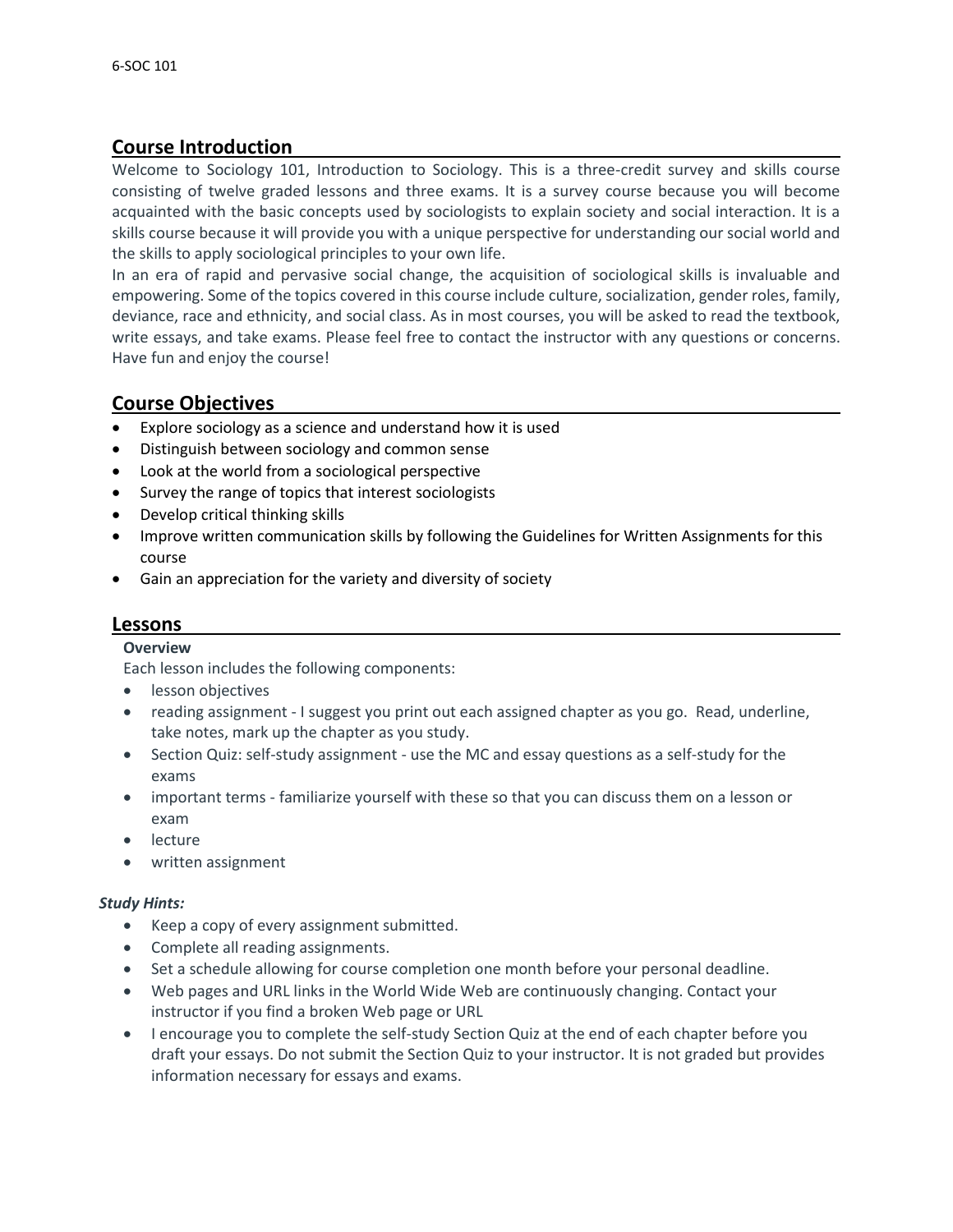- Look at the Section Summary and Short Answer questions at the end of every chapter. These will give you practice on what will be on the exams
- Chapters in the textbook must be read thoroughly I recommend printing each chapter so that you can underline and comment on key terms, ideas, and topics
- The written assignments comprise 45 percent of the final grade for this course. It is imperative to follow the guidelines below on how to draft a strong essay
- Refer to the **Course Rules** in Canvas for further details on assignment requirements and submission.
- Read the Requirements for Writing a Strong Essay

#### **Requirements for writing a strong essay**

**Guidelines for Written Assignments Specific to this Course**, i.e., what your instructor is looking for: Essays will be evaluated on the student's ability to state the answer clearly, give an appropriate example, and discuss the relevance of the term or concept to the study of society. The best answers will include examples and discussions of the relevant terms and concepts addressed by the questions. To get full credit, you must explain why the term or concept is relevant to the study of sociology.

#### **Lessons will be graded as follows:**

To help you get the most out of your essays, use the formula of **state, show, and explain.** Each essay is worth 6.67 points. Three essays per lesson totaling 20 points per lesson.

State (2 points) the answer to the essay question using the appropriate sociological concepts or issues

Show (2 points) or illustrate the concept or issue by using an example from the world around you. Explain (2 points) why this concept or issue is relevant to the study of society. In other words, why do sociologists study this issue or concept?

Free of grammar, punctuation, and spelling errors (.67 point)

Example of using the formula state, show, explain above:

*1. Discuss ethnocentrism and cultural relativism.*

*Ethnocentrism and cultural relativism are both terms used by sociologists. Ethnocentrism means to judge another culture by the standards of one's own culture. Ethnocentrism is feeling your own culture's ways of doing things are right and proper while other cultures' practices are wrong or disgusting. For example, in the United States, it is the norm to use utensils when eating. In parts of Southeast Asia, it is the norm to eat with one's hands. A tourist from the United States may feel uncomfortable dining in Southeast Asia and may feel that people are "doing it wrong." This tourist is practicing ethnocentrism. On the other hand, if the tourist embraced the differences in culture and looked at the practice of eating with one's hands from the point of view of the culture of Southeast Asia, the tourist would be practicing cultural relativism. Cultural relativism is looking at another culture based on their standards rather than one's own. Sociologists study ethnocentrism because it can lead to national pride and a sense of belonging. However, ethnocentrism can also cause prejudice and intolerance. Cultural relativism, on the other hand, allows sociologists to appreciate norms in other cultures for what they mean to that culture. An open mind to others' norms allows sociologists to*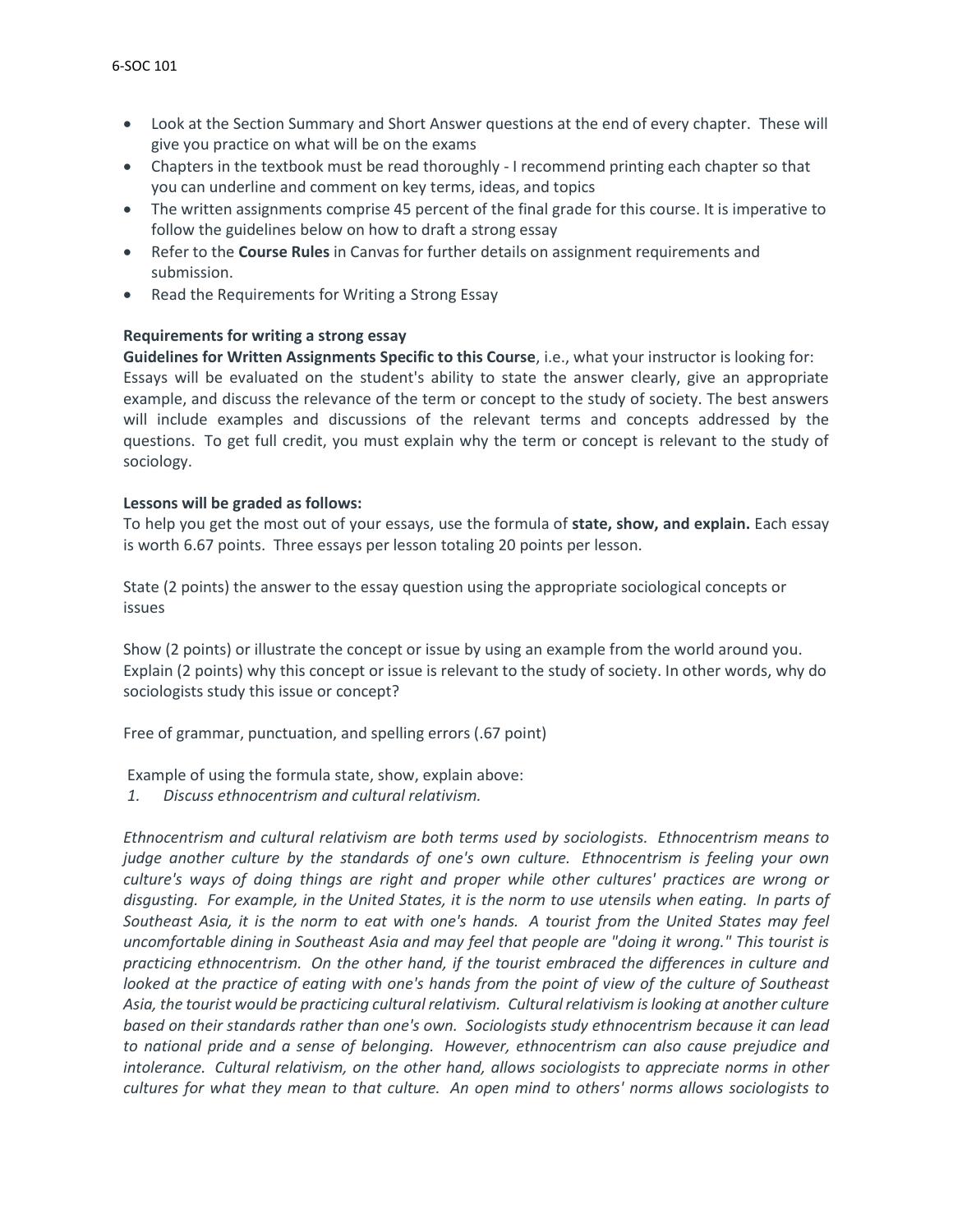*understand different societies' more fully, so that is why is it important to understand the difference between ethnocentrism and cultural relativism.*

**Font/Spacing:** Please use 12 points Arial, double space. **Page Heading:** Each lesson must include a heading in the upper left corner as follows: Your first and last name Today's Date SOC 101 Lesson #

**Essay Heading:** Each essay must be numbered and include the original question in the heading. For example:

1: Explain what the author of your textbook means when he states in the opening paragraph, "We need one another."

*Insert your essay here.*

2: Why are you a college student? In your answer, address the social factors, influences, and resources that enabled this path.

*Insert your essay here.*

**Essay length:** Your essay must be long enough to meet the criteria of state, show, explain. As we do not get the benefit of in-class discussion, this is your opportunity to show me you understand the material.

**In addition,** essays must be written using proper punctuation, grammar, and spelling. Many errors can be caught with a simple proofread. Please send in only your best work. Plagiarism will not be tolerated. For the University of Idaho's rules on plagiarism, see the *Student Code of Conduct* policy at **www.webs.uidaho.edu/fsh**, the *Faculty-Staff Handbook,* Chapter 2: Student Affairs Policies, Student Code of Conduct, 2300, Article II, Academic Honesty.

#### **Helpful Hints**

- · If this is your first time taking a self-paced distance education course, you may find learning the material from the textbook without attending in-class lectures to be difficult at first. I went through the same thing. Do not give up. You will find that learning to use a textbook as the primary source is an invaluable skill
- · Your textbook has inserts of helpful information on every page. Please read these inserts as you come to them

#### **Exams**

#### **Overview**

- · Buttons to each exam are made available on Canvas when lessons 1-4, 5-8, 9-12 have been graded
- · *For your instructor's exam guidelines, refer to the Course Rules in Canvas.* Exams are closed book
	- Exams will be completed online unless otherwise arranged

Refer to *Grading* for specific information on assignment/exam points and percentages.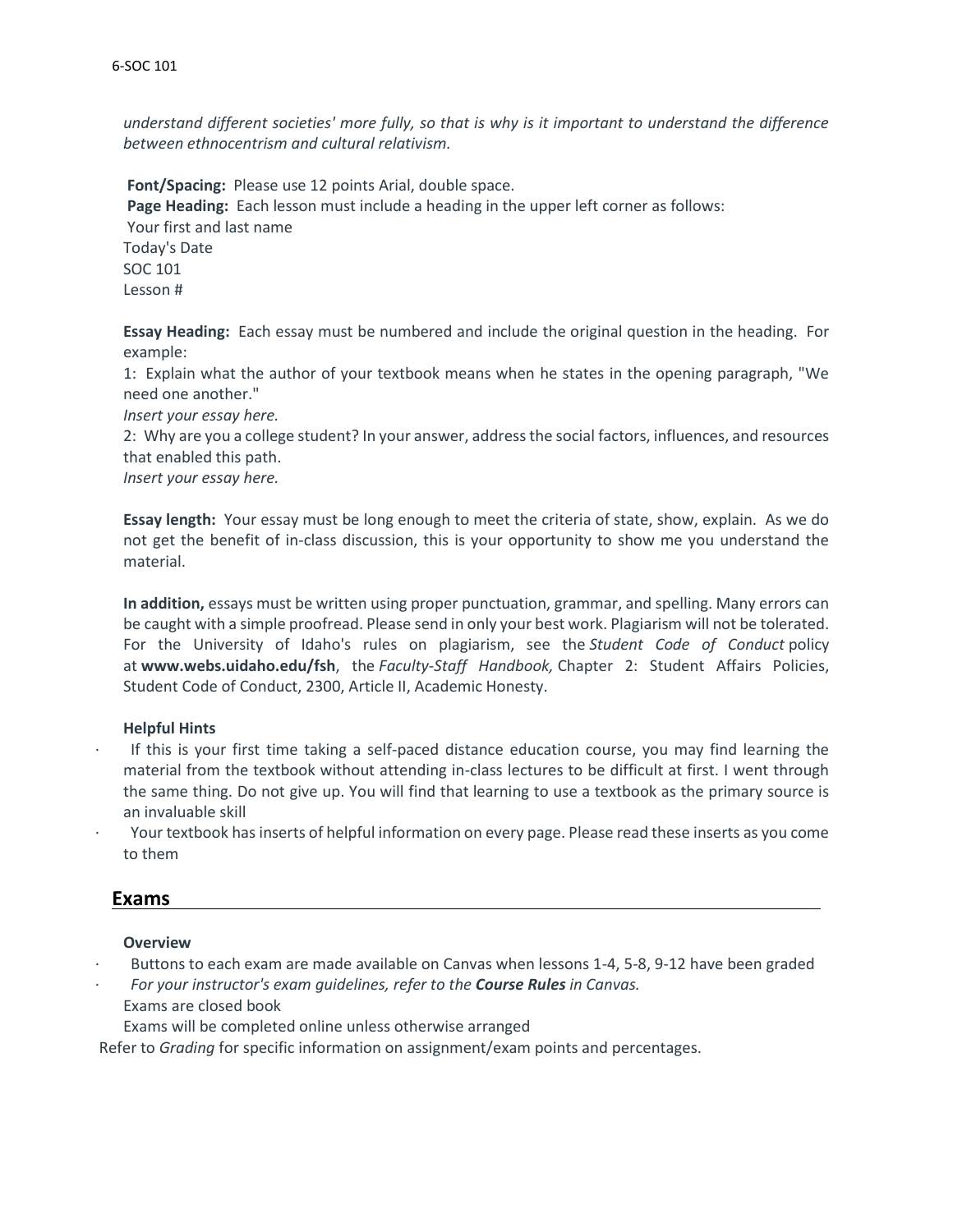#### **Grading**

| The course grade will be based upon the following considerations: |                                 |                                 |  |  |  |  |  |  |  |  |
|-------------------------------------------------------------------|---------------------------------|---------------------------------|--|--|--|--|--|--|--|--|
|                                                                   | Twelve lessons (20 points each) | 45% of final grade = 240 points |  |  |  |  |  |  |  |  |
|                                                                   | Three exams (100 points each)   | 55% of final grade = 300 points |  |  |  |  |  |  |  |  |
|                                                                   |                                 | 540 total points possible       |  |  |  |  |  |  |  |  |
| <b>Final Grade</b>                                                | <b>Points Earned</b>            | <b>Percentage Earned</b>        |  |  |  |  |  |  |  |  |
| A                                                                 | 486-540                         | 90-100%                         |  |  |  |  |  |  |  |  |
| B                                                                 | 432-485                         | 80-89%                          |  |  |  |  |  |  |  |  |
| C                                                                 | 378-431                         | 70-79%                          |  |  |  |  |  |  |  |  |
| D                                                                 | 324-377                         | $60 - 69%$                      |  |  |  |  |  |  |  |  |
| F                                                                 | $0 - 323$                       | Below 60%                       |  |  |  |  |  |  |  |  |

#### **Exams essays will be awarded grades as follows:**

**A**: This grade will be given to essay answers that state the answer clearly, illustrate with appropriate examples, and discuss the relevance of the term or concept. **A** work will be relatively free of spelling, grammar, and punctuation errors. On Canvas an A grade is between 18-20 points.

**B**: This grade will be assigned to essay answers that use the formula of **state, show, and explain,** but are missing a clear understanding of the term or concept. **B** work will have some errors in spelling, grammar, punctuation. On Canvas a B grade is between 16-17 points.

**C**: This grade will be assigned to essays that show a weak understanding of the concept or term and may be missing one of the three steps of **state, show, and explain,** and/or show a lack of proofreading. On Canvas a C grade is between 14-15 points.

**D**: This grade will be assigned to work showing limited or no understanding of the concepts or terms. On Canvas a D grade is between 12-13 points.

**F**: This grade will be assigned to work that show no informed discussion of the material. On Canvas an F grade is 11 points or less.

Submissions that do not meet the font/spacing or lesson and essay heading requirements will be penalized five points.

Rewrites are not an option.

**Exams** will be 55 percent of the final course grade. Each exam is worth 100 points. Each exam consists of 5 full essay questions worth 20 points each. Exam essays are evaluated on their inclusion of the state, show, and explain formula required on all essays in this course. **Note: Students must earn a minimum of 225 points on the exams combined (a C average) to pass the course.**

#### *The final course grade is issued after all lessons and exams have been graded.*

Acts of academic dishonesty, including cheating or plagiarism, are considered a profoundly serious transgression and may result in a grade of F for the course.

#### **About the Course Developer**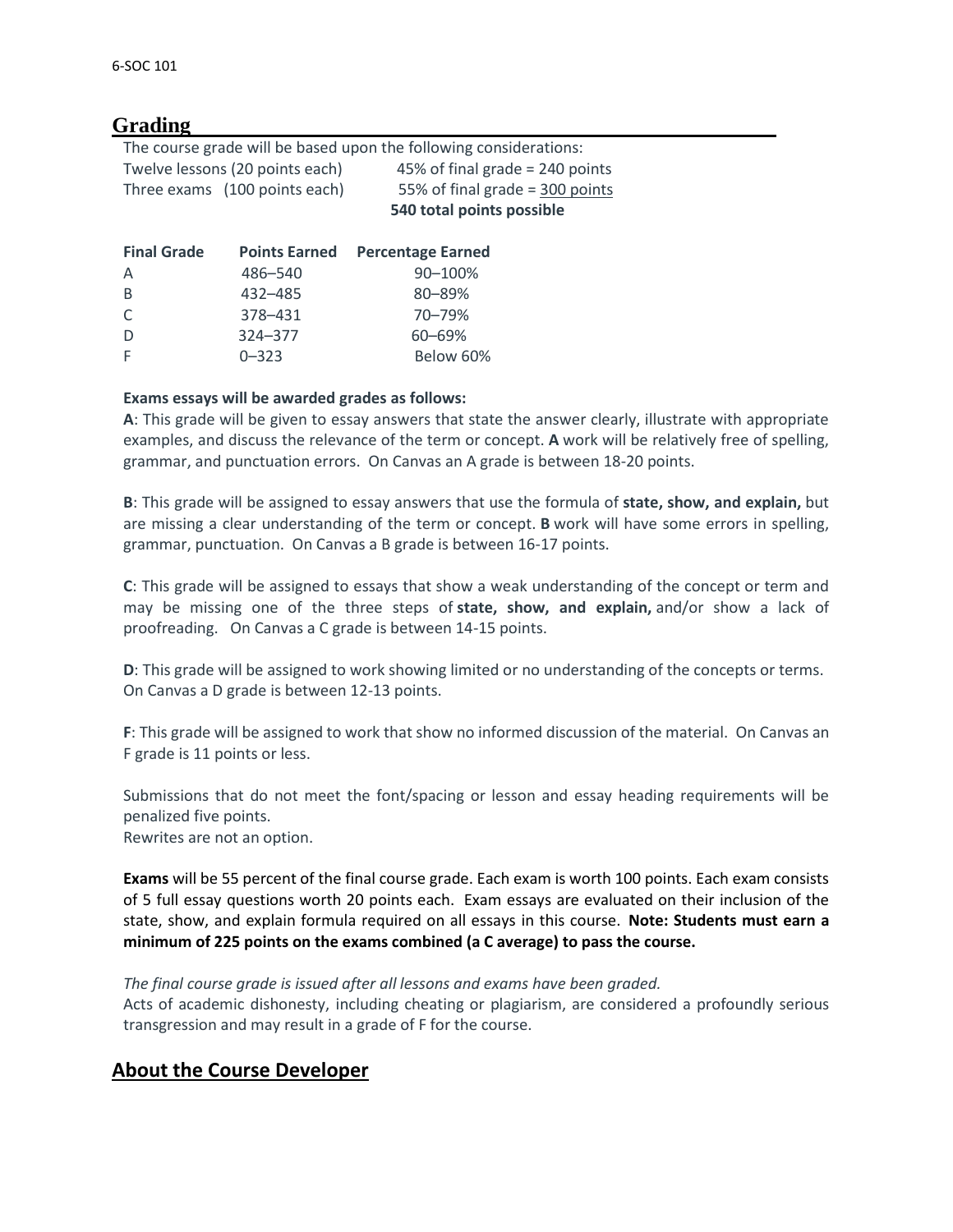Shawna Huggins has been an instructor for Independent Study in Idaho since 1994. She also teaches courses at Southern Oregon University and provides SAT and college prep seminars for local high schools. She tutors students of all ages in most academic subjects. Shawna is happiest when she is learning something new, so she enjoys the access to information afforded by the internet. Shawna earned her baccalaureate in sociology/anthropology at Southern Oregon University in 1989 and her Master of Arts in sociology at Washington State University in 1992.

Ms. Huggins wishes to acknowledge and thank the OpenStax Community for providing free online access to the *Introduction to Sociology 3e* textbook and granting permission for the chapter titles, lesson objectives, and key terms to be used in this course guide.

Your required textbook is [Creative Commons Attribution License 4.0](http://creativecommons.org/licenses/by/4.0/) (Links to an external site.) Access for free at <https://openstax.org/books/introduction-sociology-3e/pages/1-introduction> (Links to an [external](https://openstax.org/books/introduction-sociology-3e/pages/1-introduction) site.)

#### **Contacting Your Instructor**

*I*nstructor contact information is posted on your Canvas site under *Course Rules.*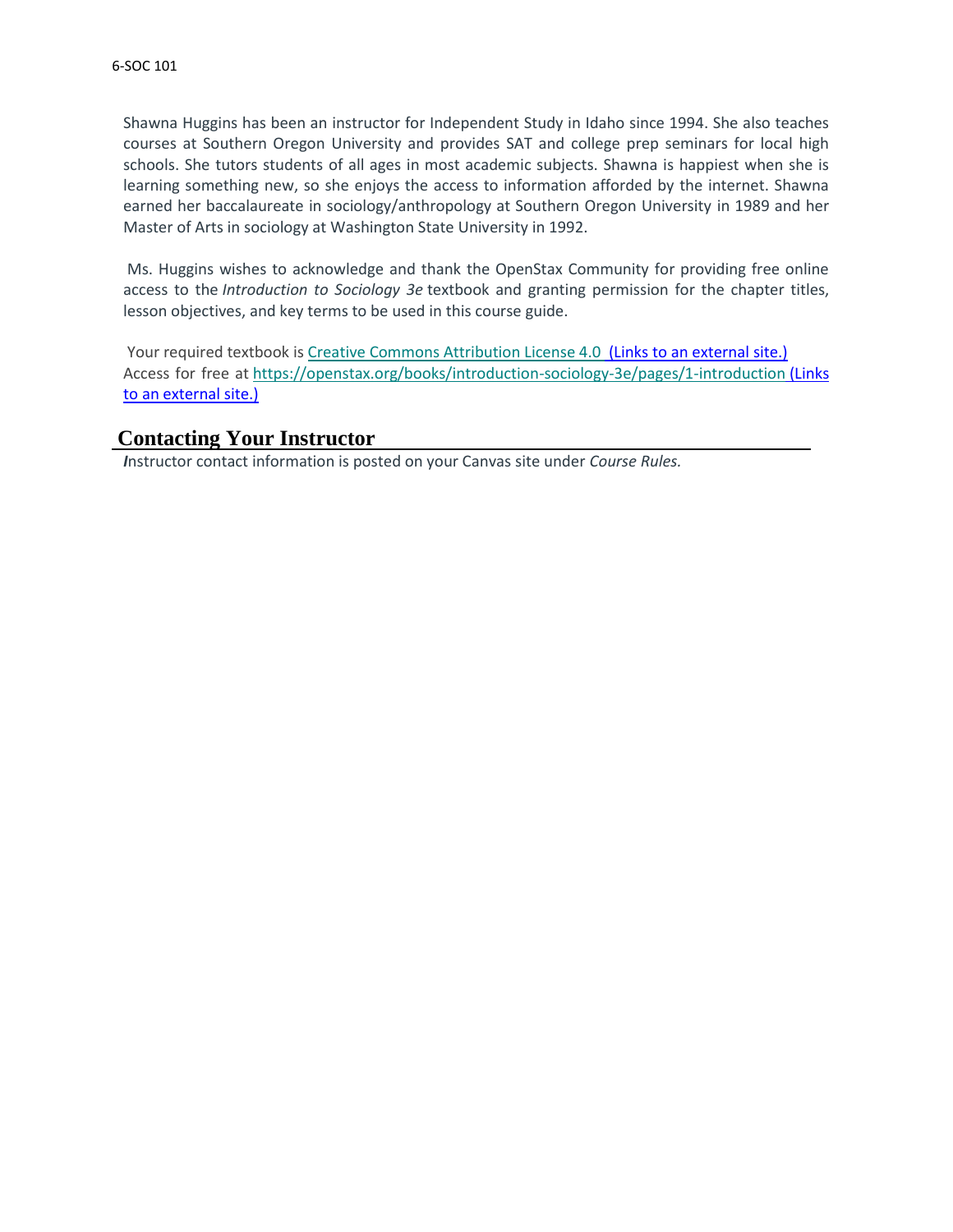| <b>Assignment Submission Log</b>   |                                         |                   |                   |                                   |  |  |  |
|------------------------------------|-----------------------------------------|-------------------|-------------------|-----------------------------------|--|--|--|
| Lesson                             | <b>Projected Date for</b><br>Completion | Date<br>Submitted | Grade<br>Received | Cumulative<br><b>Point Totals</b> |  |  |  |
| $\mathbf 1$                        |                                         |                   |                   |                                   |  |  |  |
| $\mathbf 2$                        |                                         |                   |                   |                                   |  |  |  |
| $\mathbf{3}$                       |                                         |                   |                   |                                   |  |  |  |
| $\pmb{4}$                          |                                         |                   |                   |                                   |  |  |  |
| It is time to take Exam 1.         |                                         |                   |                   |                                   |  |  |  |
| Exam 1                             |                                         |                   |                   |                                   |  |  |  |
| $\overline{\mathbf{5}}$            |                                         |                   |                   |                                   |  |  |  |
| $\boldsymbol{6}$                   |                                         |                   |                   |                                   |  |  |  |
| $\overline{7}$                     |                                         |                   |                   |                                   |  |  |  |
| 8                                  |                                         |                   |                   |                                   |  |  |  |
| It is time to take Exam 2.         |                                         |                   |                   |                                   |  |  |  |
| Exam 2                             |                                         |                   |                   |                                   |  |  |  |
| $\boldsymbol{9}$                   |                                         |                   |                   |                                   |  |  |  |
| $10\,$                             |                                         |                   |                   |                                   |  |  |  |
| 11                                 |                                         |                   |                   |                                   |  |  |  |
| 12                                 |                                         |                   |                   |                                   |  |  |  |
| It is time to take the Final Exam. |                                         |                   |                   |                                   |  |  |  |
| <b>Final Exam</b>                  |                                         |                   |                   |                                   |  |  |  |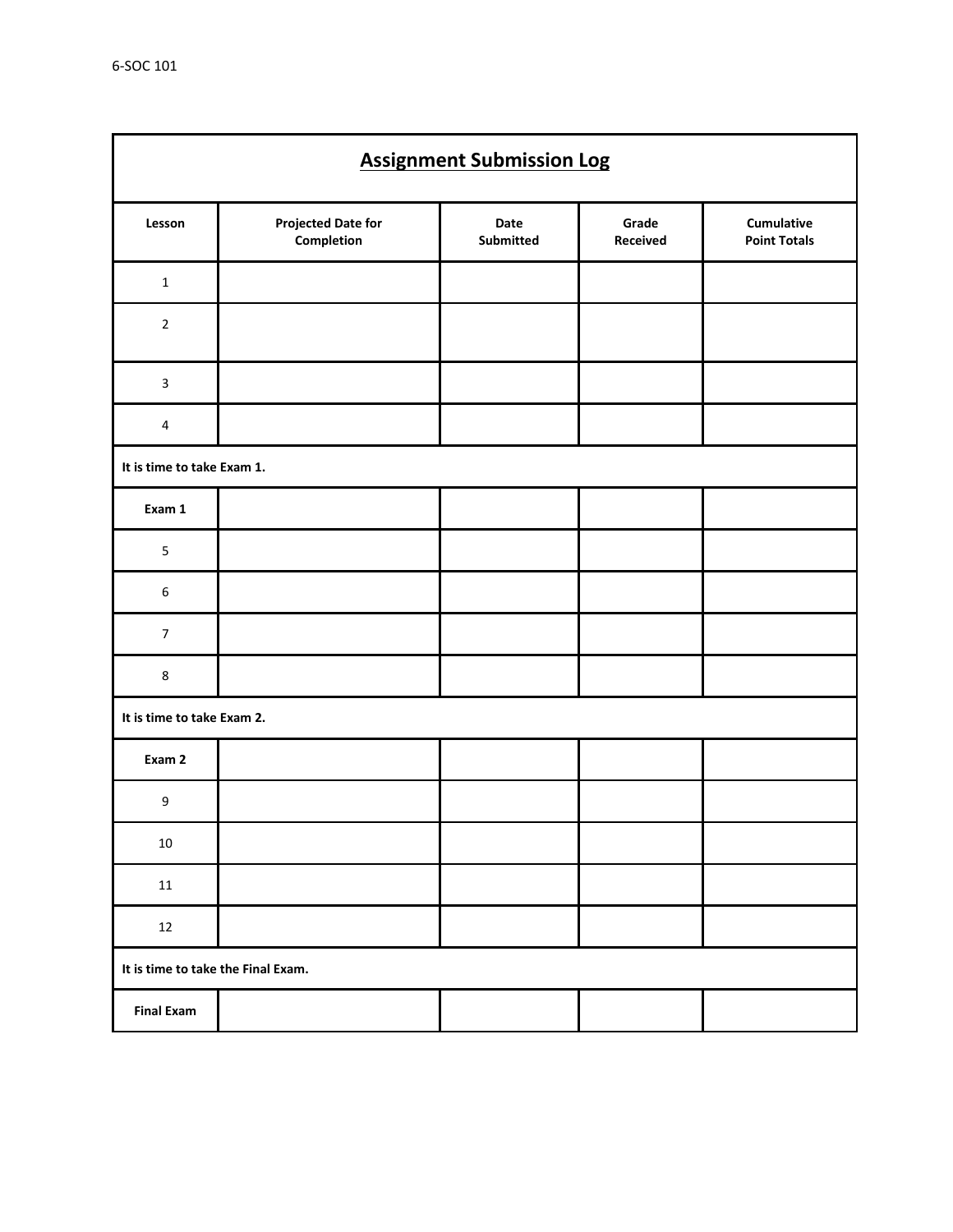#### **Lesson 1 An Introduction to Sociology**

#### **Lesson Objectives**

After completing this lesson, you should be able to:

- Explain concepts central to sociology
- Describe the ways that sociological theories are used to explain social institutions
- Differentiate between functionalism, conflict theory, and symbolic interactionism
- Explain why it is worthwhile to study sociology
- Identify ways sociology is applied in the real world

#### **Reading Assignment**

*Introduction to Sociology 3e*, Chapter 1, "An Introduction to Sociology." Access for free at<https://openstax.org/books/introduction-sociology-3e/pages/1-1-what-is-sociology>

#### **Section Quiz & Review**

After reading Chapter 1, and before you begin your essays, study the *Section Summary*, *Section Quiz, and Short Answer* Questions found at the end of each chapter.

#### **Important Terms**

conflict theory macro-level social institution functionalism quantitative sociology

culture micro-level theory sociological imagination dramaturgical analysis equalitative sociology examples interactionism

#### **Introduction to Sociology**

Welcome to class! I am so glad to have you here. Please take the time to read over and study the Course Guide. You will find specific directions on how to draft answers to lesson questions, and you will learn how to study for exams. Basically, everything you need to know about the strategy to do well in this class is in the Course Guide.

#### **What is sociology?**

It is the study of individuals and groups within society and how these individuals and groups are influenced by society as a whole and how individuals and groups influence society. Does this sound like a circular definition? Yes, it does. This is because society is every changing as are the individuals within it. Just look at the changes we have made as a society given the COVID pandemic. As members within society, we all stayed home when possible, wore masks when we went out, and practiced social distancing. Individually, we suffered and fought our own battles around loneliness, lack of work, depression, and the loss of life as we knew it. Structurally, societal safety nets were expanded: extended unemployment benefits were set in place, food stamp benefits were raised, evictions for lack of rent payment were frozen, and so on. You may have noticed that the consequences of COVID were not equally shared across society. Postal workers, medical staff, gas station attendants, food service and grocery workers, bus drivers, in other words, the service workers, continued to work. Because of the high demand for their services and/or because they had no safety net of savings, these people kept working. The more privileged members of society could choose to stay home and stay safe. All of this is of interest to sociologists. Sociology looks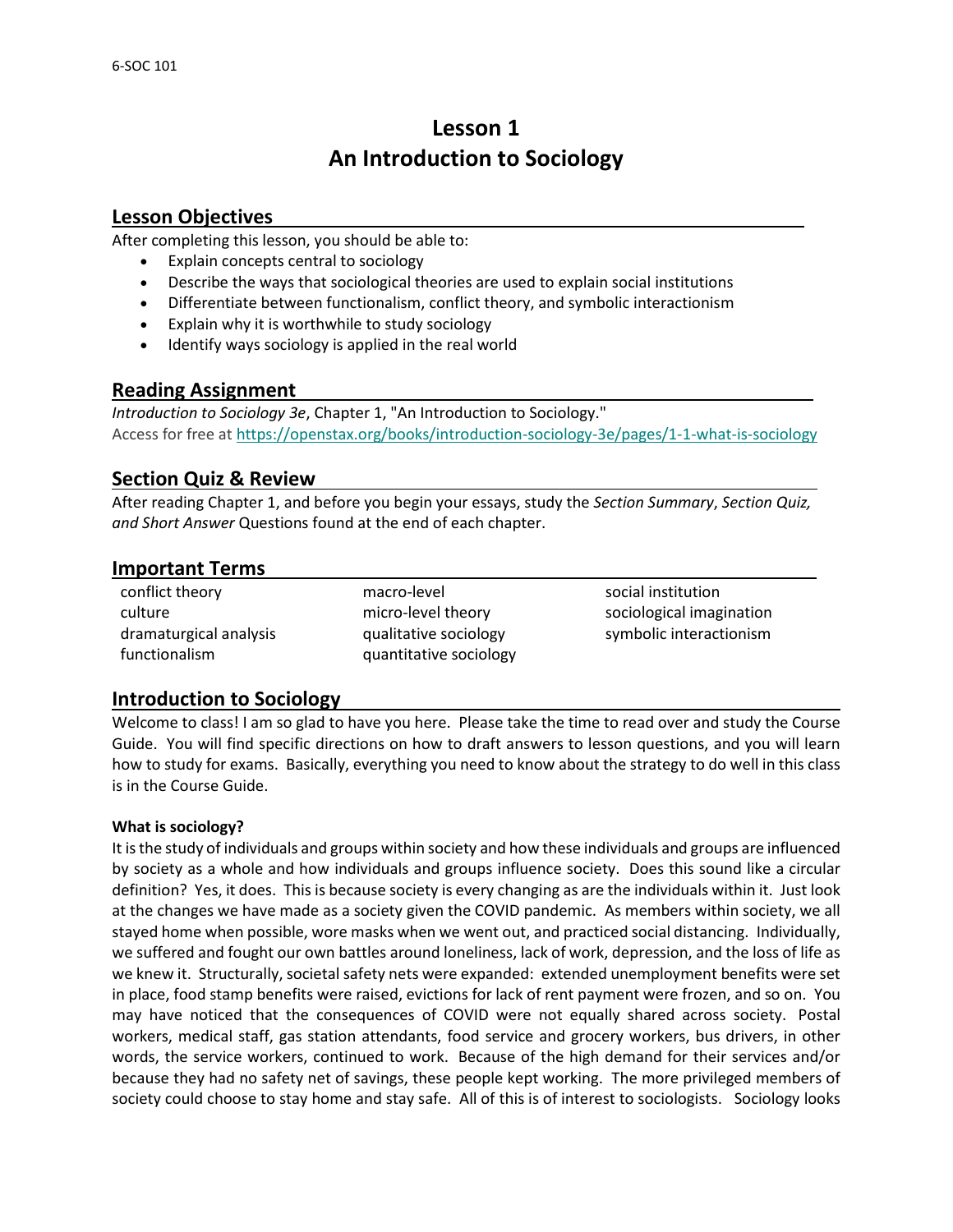at the groups that benefit, the groups that suffer, the groups that weather the storm, and those that don't. Sociology looks at how society is structured and how the structure functions or does not function for all. Sociology looks at the meaning people give to situations and how people interpret situations.

#### **Did you wear a mask during the COVID pandemic?**

If you did wear a mask, why? Did you wear a mask because in many states, it was the law? If it was not the law, did you wear or not wear a mask because of disapproving looks from others? Did you wear or not wear a mask as a political statement? You may believe that your choice to wear a mask or not wear a mask was a completely individual choice made by you. Still, I would like to present to you that many outside sources influenced your mask-wearing behavior during COVID: Science, media, religious beliefs, groups pressures, political beliefs, geography, demographic, cultural heritage, and socioeconomic status. These factors played a part in helping to shape your choice of whether to wear a mask or not. Understanding how society works and your place within it based on culture, socialization, gender roles, family, deviance, race and ethnicity, and social class will help you to gain an appreciation for the many forces that make you who you are within society. Join me in our study of these concepts.

#### **Understanding the Functionalist, Conflict, and Social Interactionism Perspectives**

On a side note, do I have any Trekkies in this class? If so, you may find the following discussion helpful in understanding the Functionalist, Conflict, and Social Interactionism perspectives. I discuss the formal definitions of all three perspectives. I describe how you might see the world using different colored lenses with each perspective. Then I describe the theories in terms of Star Trek characters. See which explanation resonates with you.

#### **The Formal Definition**

The functionalist perspective is the most macro-sociological of approaches, meaning that it concentrates on large-scale phenomena or entire civilizations rather than on small groups or the individual experience. This perspective is also one of the oldest theories in sociology. Comte, Spencer, and Durkheim are often referred to as the "founding fathers" of the functionalist perspective. The functionalist perspective emphasizes how parts of a society are structured to maintain its stability. The conflict perspective tends to be a macrosociological approach and has its roots in the work of Karl Marx. Where the functionalist perspective assumes that parts of society work together harmoniously, conflict theorists argue that inequality generates change. An interactionist perspective is a micro-sociological approach, meaning the focus is on small groups and the analysis of our everyday life experiences and interactions. George Herbert Mead and Max Weber are considered the founders of this theory.

Now that you have a brief overview of the three perspectives let us look at how each might explain how formal education functions in society. Functionalists would say that formal education helps maintain social order by transmitting culture, promoting social integration, providing training and social control, and contributing to cultural innovation. Conflict theorists suggest that education supports the existing system of inequality because education reinforces the status quo and, therefore, its existing inequalities. Interactionists would look at how stereotypes can shape what happens in the classroom to shape the individual's educational experience. As you can see, all three perspectives address education from a different point of view. We will explore that further in the following discussion of the visual definition.

#### **The Visual Definition**

It is important to understand that each perspective sees society differently. I like to think of the perspectives as differently colored sunglasses. When you "wear" your functionalist perspective glasses (green—the color of living organisms), you see how the social structures of society work together for the benefit of society. Thus, you focus on how formal education contributes to the operation of society. You focus on how the family functions as an institution of socialization and sexual regulation, and how this